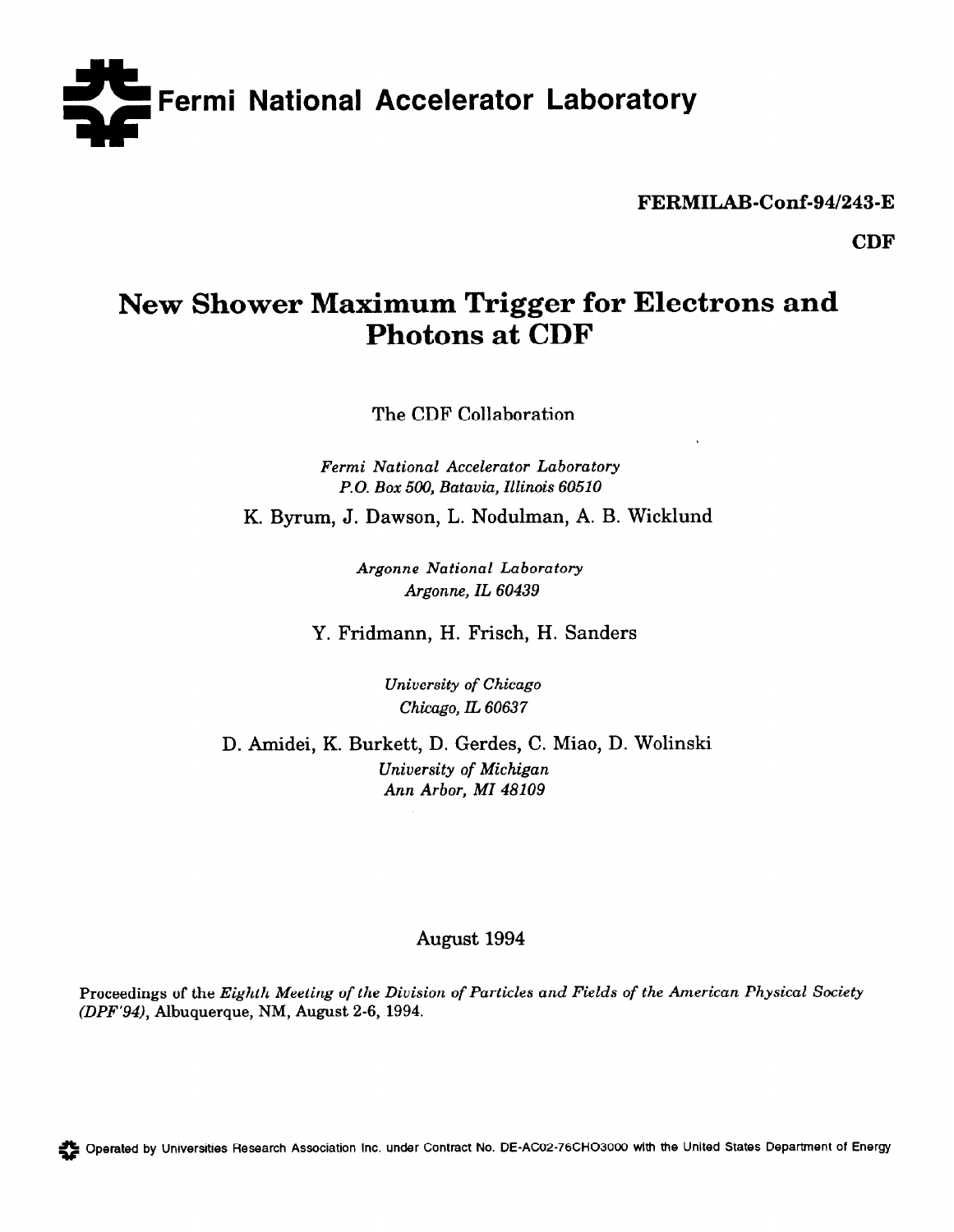## Disclaimer

This report was prepared as an account of work sponsored by an agency of the United States Government. Neither the United States Government nor any agency thereof; nor any of their employees, makes any warranty, express or implied, or assumes any legal liability or responsibility for the accuracy, completeness, or usefulness of any information, apparatus, product, or process disclosed, or represents that its use would not infringe privately owned rights. Reference herein to any specific commercial product, process, or service by trade name, trademark, manufacturer, or otherwise, does not necessarily constitute or imply its endorsement, recommendation, or favoring by the United States Government or any agency thereof: The views and opinions of authors expressed herein do not necessarily state or reflect those of the United States Government or any agency thereof.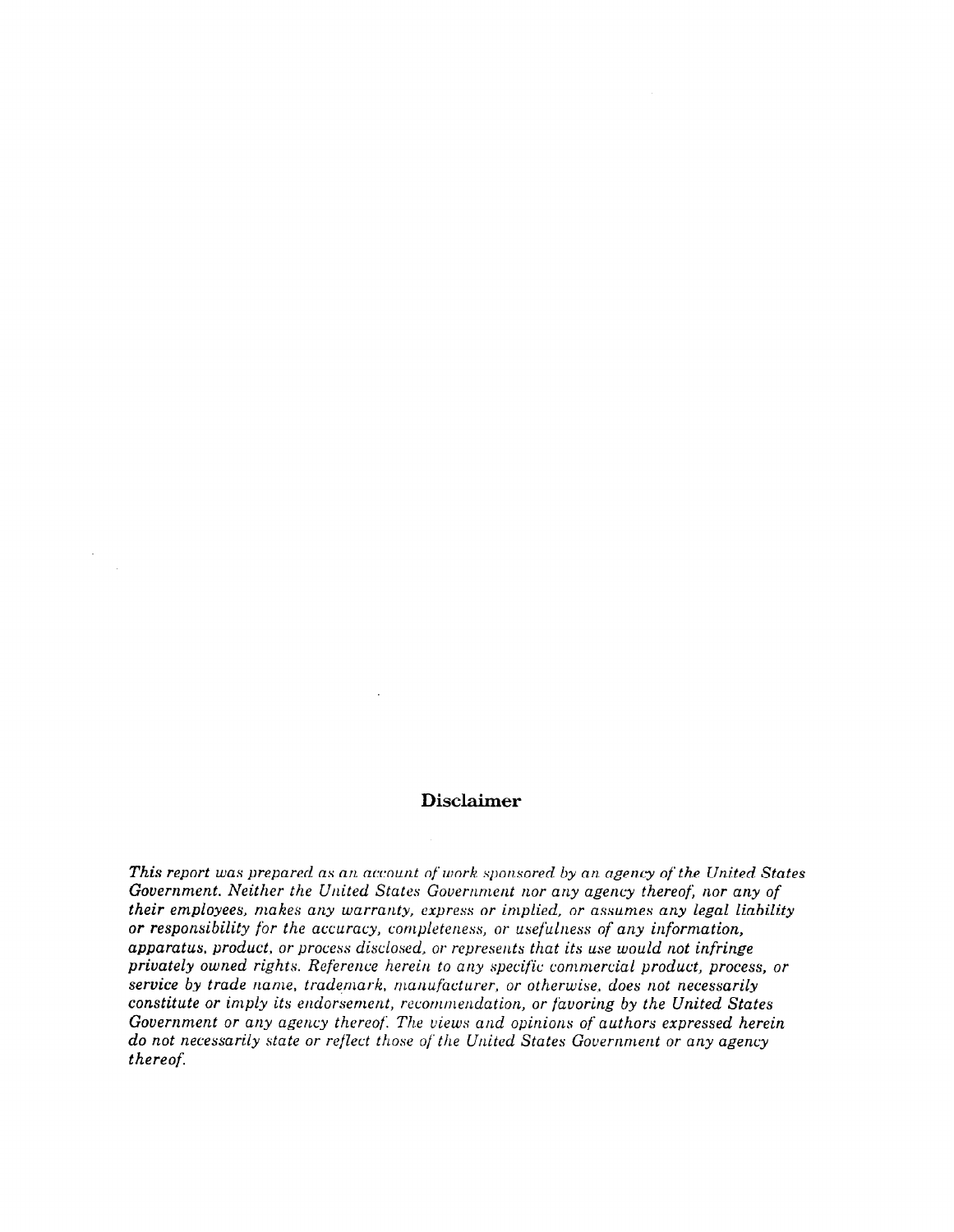## NEW SHOWER MAXIMUM TRIGGER FOR ELECTRONS AND PHOTONS AT CDF\*

D. AMIDEI, K. BURKETT, D. GERDES, C. MIAO, D. WOLINSKI Randall Laboratory of Physics, University of Michigan, 500 E. University Avenue, Ann Arbor, MI 48109

K. BYRUM, J. DAWSON, L. NODULMAN, A. B. WICKLUND Argonne National Laboratory, Argonne, IL 60439

> H. FRISCH, Y. FRIDMANN, H. SANDERS University of Chicago, Chicago, IL 60637

#### ABSTRACT

For the 1994 Tevatron collider run, CDF has upgraded the electron and photon trigger hardware to make use of shower position and size information from the central shower maximum detector. For electrons, the upgrade has resulted in a 50% reduction in backgrounds while retaining approximately 90% of the signal. The new trigger also eliminates the background to photon triggers from single-phototube discharge.

Inclusive electron triggers have provided CDF with a rich stream of data. Studies of the  $W$  and  $Z$  bosons, as well as the search for and study of the top quark, are carried out in part using electron triggers with a threshold of typically 12-16 GeV. Topics in b physics, including production properties, the identification of exclusive decays, lifetime studies, and in particular the search for rare processes, demand a lower trigger threshold. In addition, the low-threshold electron trigger provides important calibration samples. In the 1988-89 and 1992-93 Tevatron collider runs, this threshold varied between 6 and 9 GeV, and the lower-threshold trigger was prescaled. With the long-anticipated, and now realized,<sup>1</sup> high-luminosity conditions of the 1994-95 collider run, a means for reducing the cross section of this trigger without raising the threshold was necessary in order to keep the rate of accepted events from becoming unmanageably high. We have solved this problem by making shower position and size information from the central strip chambers (CES) available for use in the trigger decision.

The CDF detector and trigger system have been described in detail elsewhere.<sup>2,3</sup> The detector components of interest for this discussion are the central tracking chamber (CTC), the central electromagnetic and hadronic calorimeters (CEM and CHA), and the CES. The CTC, which is located inside a 1.4-T solenoidal magnetic field, is a cylindrical drift chamber with 84 layers, grouped into five axial and four stereo superlayers. Fast timing information from the axial layers is used by a hardware track finder, the Central Fast Tracker (CFT), which has a transverse momentum resolution

\*Presented by David Gerdes, representing the CDF Collaboration.

Published Proceedings Eighth Meeting of the Division of Particles and Fields of the American Physical Society (DPF'94), University of New Mexico, Albuquerque, NM, August 2-6, 1994.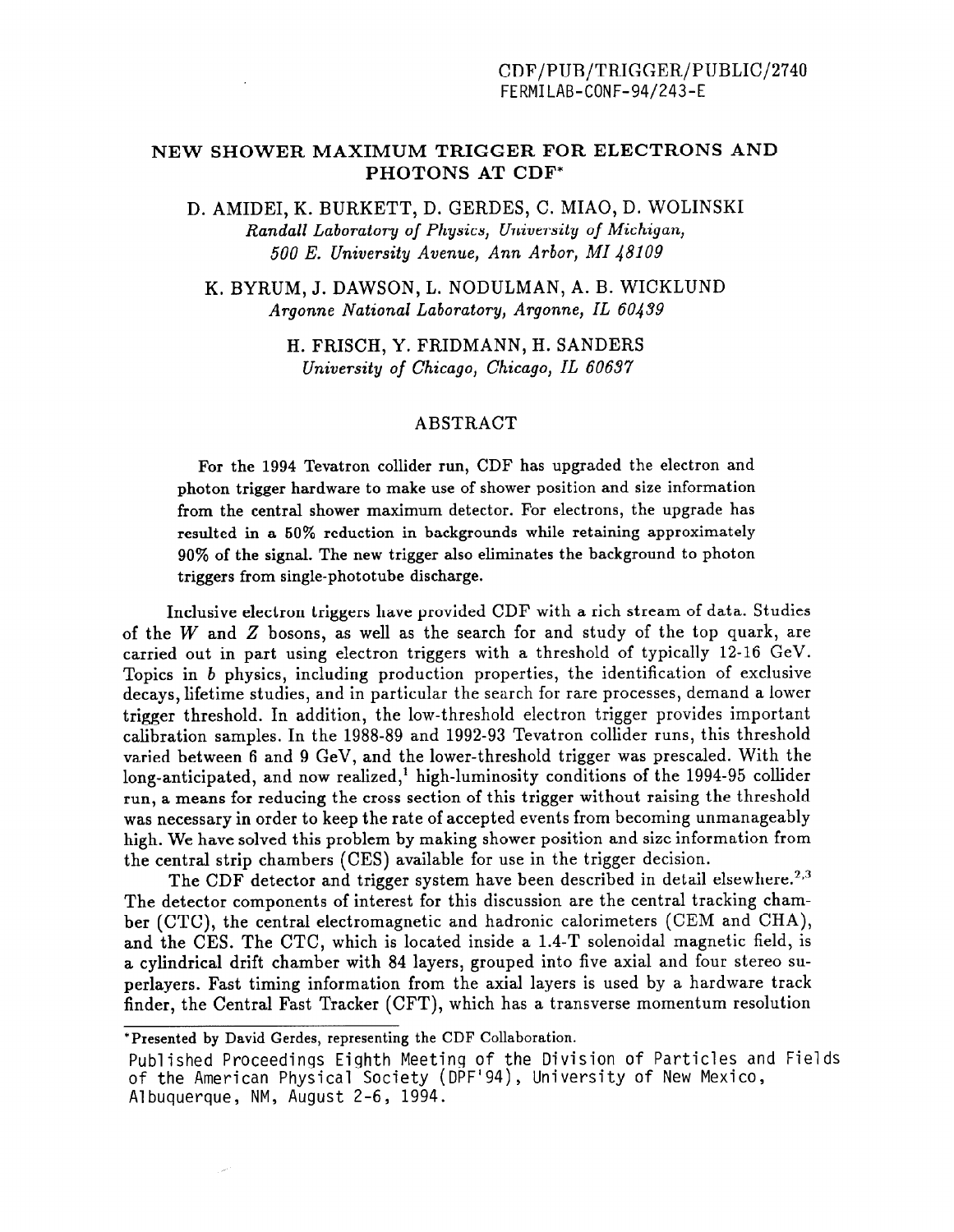of  $\delta P_T/P_T = 3.5\% \times P_T$ . The CEM and CHA, located outside the solenoid, cover the pseudorapidity region  $|\eta| < 1.1$ , and are organized into projective towers in  $\eta$ - $\phi$  space of size  $0.1 \times 15^{\circ}$ , where  $\phi$  is the azimuthal angle. Fast analog outputs on these calorimeters make the energy in "trigger towers" of size  $0.2 \times 15^{\circ}$  available for immediate use by the trigger. The CES, located inside the CEM near EM shower maximum at a depth of six radiation lengths, provides shower position and amplitude information in both the  $r-\phi$  and z views. Until the present upgrade, this information was not available to the hardware triggers.

The hardware electron trigger consists of two levels. Level-l operates without deadtime in the 3.5  $\mu$ sec window between beam crossings, and requires at least 8 GeV of transverse energy,  $E_T$ , in a CEM trigger tower. This requirement also serves as the photon trigger at Level-l. At level-2, a hardware cluster-finder identifies clusters with at least 87.5% electromagnetic energy, and a CFT track is sought that matches this cluster in momentum and azimuth. (The photon trigger works similarly, but with an independent threshold and no track-match requirement.) Events that satisfy these requirements are accepted as electron candidates, and are passed to the third level of the trigger, which is a software trigger that uses the full detector information. The rate of events into Level-3 is bandwidth-limited, hence the desirability of reducing the rate out of Level-2.

Fewer than 10% of events that pass the Level-2 electron trigger actually contain good primary electrons. The remaining events consist of conversions, hadronic showers that fluctuate into predominantly electromagnetic energy, and  $\pi^0$ - $\pi^{\pm}$  overlaps (where the neutral pion provides the electromagnetic shower and the charged pion provides the track). While conversions constitute a valuable control sample, the remaining backgrounds can be significantly reduced by making use of shower position information from the CES. This is because the default trigger can make only a 15" match between the track and the EM cluster, much too loose to reject overlaps. In addition, the default trigger does not know the depth in the CEM at which energy was deposited, so it cannot reject early hadronic showers that take place in the back portion of the CEM, after EM shower maximum. Similarly, the background to photon triggers from singlephototube discharges, which average approximately 1 Hz out of the overall 25-50 Hz allotted for all level-2 accepts, can be rejected by requiring energy in the CES.

We have therefore constructed new front-end readout cards<sup>4</sup> (known as XCES boards) for the CES that make the shower position information available in Level-2, for CES clusters above a selectable threshold; The XCES boards perform sums of the energy on groups of four adjacent CES wires, corresponding to a 2 $^{\circ}$   $\phi$  segment, and compare them to a threshold (typically  $\approx 4$  GeV) supplied by an on-board adjustable DAC. The resulting on/off bits, eight bits for each of the 24 15° wedges in each half of the detector, for a total of  $8 \cdot 24 \cdot 2 = 384$  bits, are latched by additional new trigger hardware (the CERES board) following a level-l accept. The turn-on curve for the XCES bits, as a function of the energy deposited on the four wires, is shown in Figure 1.

The CERES board, a double-width, surface-mounted Fastbus board, receives the XCES bits along with track  $\phi$  and signed  $P_T$  information from the CFT. A large lookup table is used to identify tracks that match to a CES cluster, and these tracks are flagged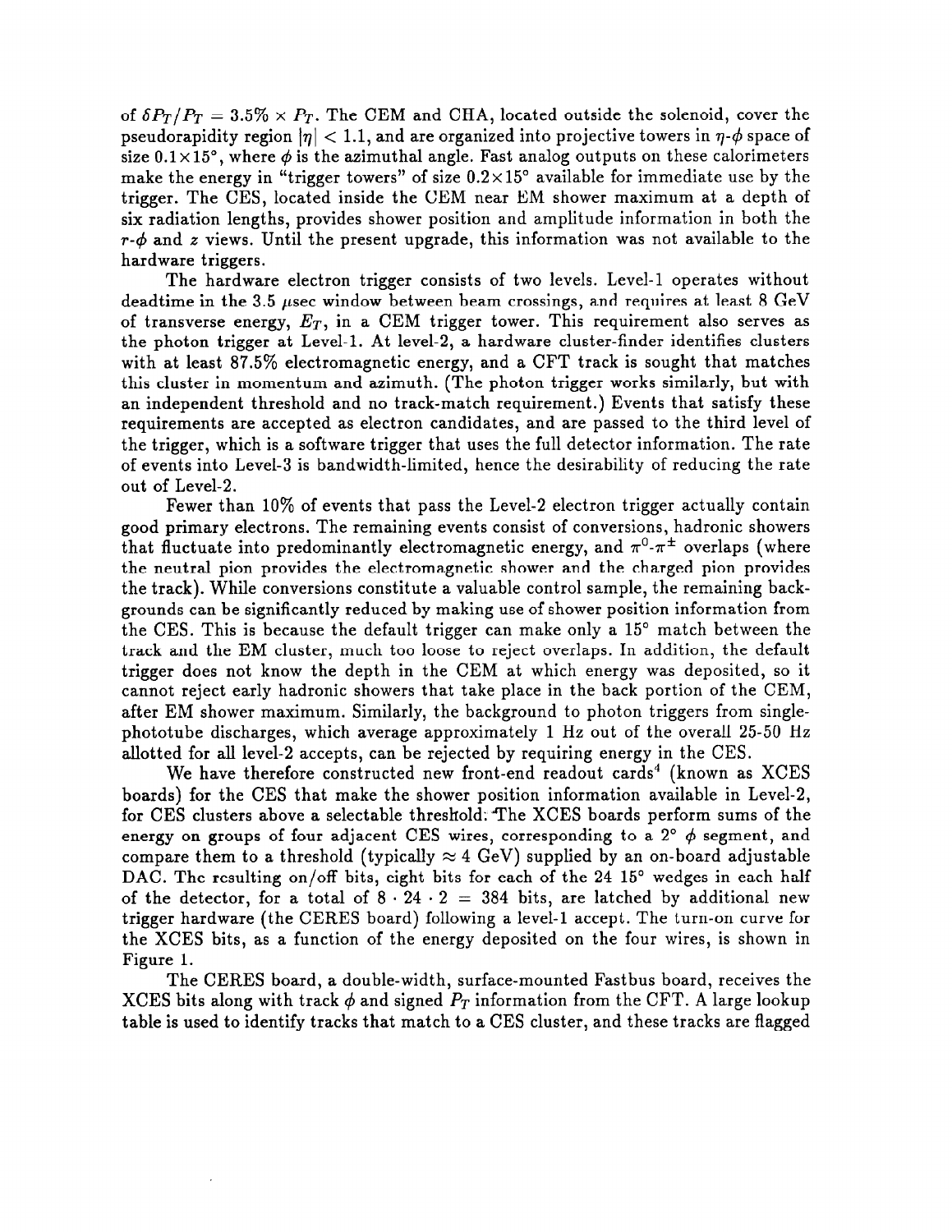



Fig. 1. The turn-on efficiency for XCES bits as a function of the CES energy deposition in a 4-wire strip, expressed here in ADC counts. 1 GeV  $\approx$  800 counts. The DAC threshold that determines the turn-on point is adjustable and is shown here at its nominal value.

Fig. 2. The phototube ratio  $R$ , defined as the difference between the two phototube energies in a tower divided by their sum. Single-phototube discharges show up at  $\pm 1$ , and dominate the physics rate in this lowluminosity run. The points show  $R$  for towers with an OR-bit turned on.

for use in the electron trigger. The electron trigger then operates as before, with the additional requirement that the track associated to the EM cluster must have been flagged by the XCES/CERES system. The CERES board also performs an OR of the eight XCES bits from each wedge. The resulting 48 bits are used to reject the singlephototube background to the photon trigger by requiring that the CEM tower that gave the trigger also have the relevant "OR-bit" set. Figure 2 shows the near-total rejection obtained by this requirement.

As implemented in the CDF trigger for the current collider run, the XCES-based electron trigger requires an EM cluster with  $E_T > 8$  GeV, associated to a CFT track with  $P_T > 7.5$  GeV that is required to match to a CES cluster. At luminosities above  $10^{31}$ cm<sup>-2</sup>s<sup>-1</sup> the trigger is prescaled by a factor of 2. This trigger has two adjustable parameters: the CES threshold at which XCES bits are set, and the road width used in the CERES lookup table to define a track-cluster match. We have varied these parameters in a series of studies in which the Level-3 trigger was operated in tagging mode.

The cross section for the 8 GeV trigger is shown in Figure 3 as a function of the road size used in the lookup table. The nominal CES threshold of 3500 ADC counts (see Figure 1) was used for this study. For comparison, the cross section for this trigger with no XCES requirement is also shown. Even with a very wide road the rate is reduced by a factor of 1.4, indicating the effect of requiring a CES cluster above threshold anywhere in the wedge. For the nominal road size of 3 cm the trigger cross